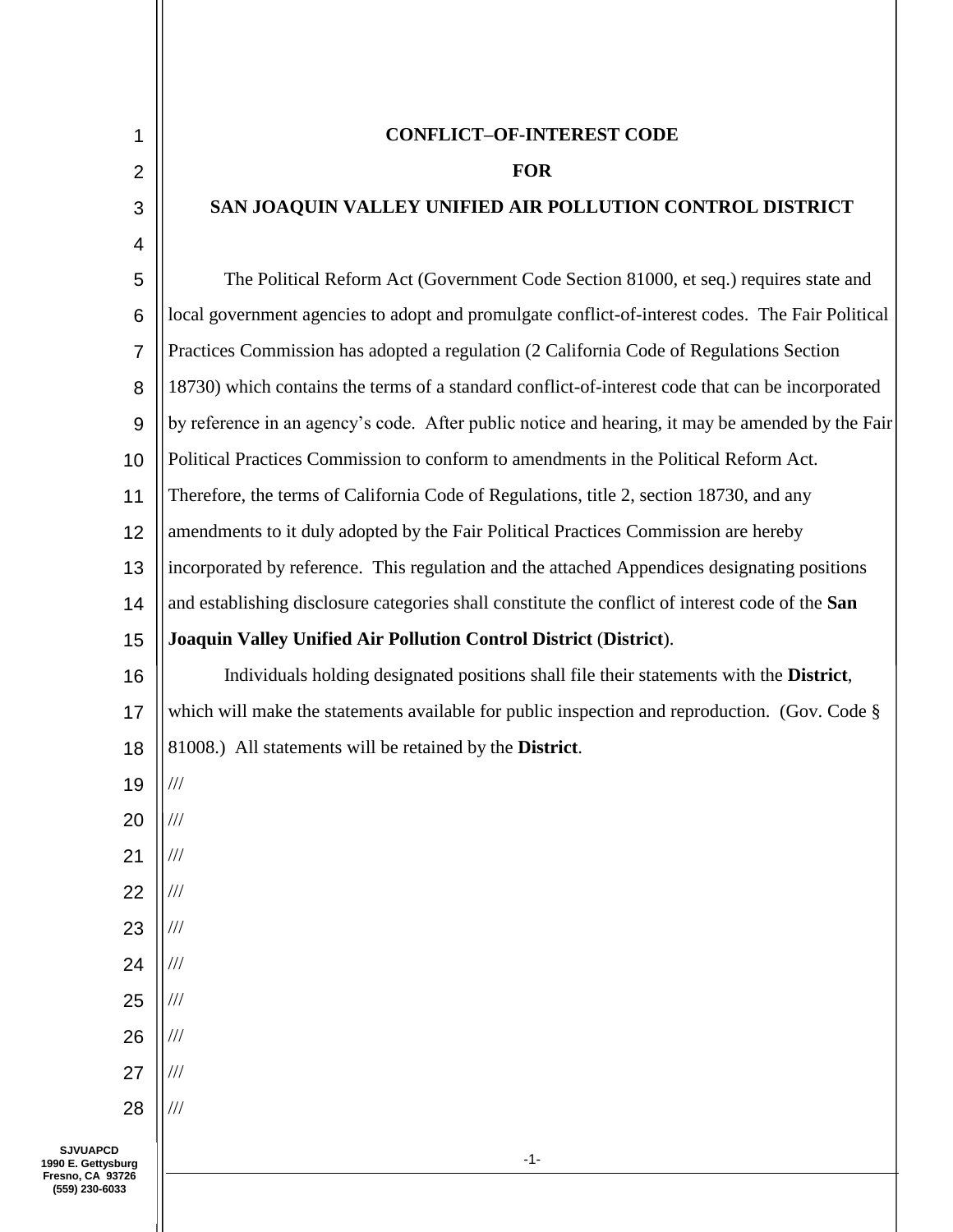# **APPENDIX A-DESIGNATED POSITIONS**

1

| $\overline{2}$ |                                                                           |                                       |
|----------------|---------------------------------------------------------------------------|---------------------------------------|
| 3              | <b>List of Designated Positions</b>                                       | <b>Assigned Disclosure Categories</b> |
| 4              |                                                                           |                                       |
| 5              | <u> 1980 - Johann Barn, mars ann an t-A</u><br><b>Accounting Manager</b>  | 1, 2, 3                               |
| 6              | Administrative Analyst (all levels)<br>Aministrative Analyst (all levels) | $\overline{+}$                        |
| $\overline{7}$ | <b>Air Quality Analysis &amp; Research Supervisor</b>                     | 2, 4                                  |
| 8              | <b>Air Quality Assistant</b>                                              | 2, 4                                  |
| $9\,$          | <b>Air Quality Compliance Manager</b>                                     | 1, 2, 3, 4                            |
| 10             | Air Quality Education Representative (all levels)                         | 1, 2, 3, 4                            |
| 11             | Senior Air Quality Education Representative                               | 1, 2, 3, 4                            |
| 12             | Air Quality Instrument Specialist (all levels)                            | $\overline{2}$                        |
| 13             | Air Quality Instrument Technician (all levels)                            | $\mathfrak{2}$                        |
| 14             | Air Quality Engineer (all levels)                                         | 2, 4                                  |
| 15             | Air Quality Field Assistant                                               | 2, 4                                  |
| 16             | Air Quality Inspector (all levels)                                        | 2, 4                                  |
| 17             | Air Quality Planner (all levels)                                          | 2, 4                                  |
| 18             | Air Quality Specialist (all levels)                                       | 2, 4                                  |
| 19             | <b>Chief Communications Officer</b>                                       | 5                                     |
| 20             | <b>Communication Systems Analyst (all levels)</b>                         |                                       |
| 21             | Controller                                                                | 1, 2, 3, 4                            |
| 22             | Deputy Air Pollution Control Officer                                      | 1, 2, 3, 4                            |
| 23             | Director of Administrative Services                                       | 1, 2, 3, 4                            |
| 24             | Director of Compliance                                                    | 1, 2, 3, 4                            |
| 25             | Director of Information Systems                                           | 5                                     |
| 26             | Director of Permit Services                                               | 1, 2, 3, 4                            |
| 27             | Director of Personnel                                                     | 1, 2, 3, 4                            |
| 28             | Director of Strategies and Incentives                                     | 1, 2, 3, 4, 6                         |
|                |                                                                           |                                       |

J.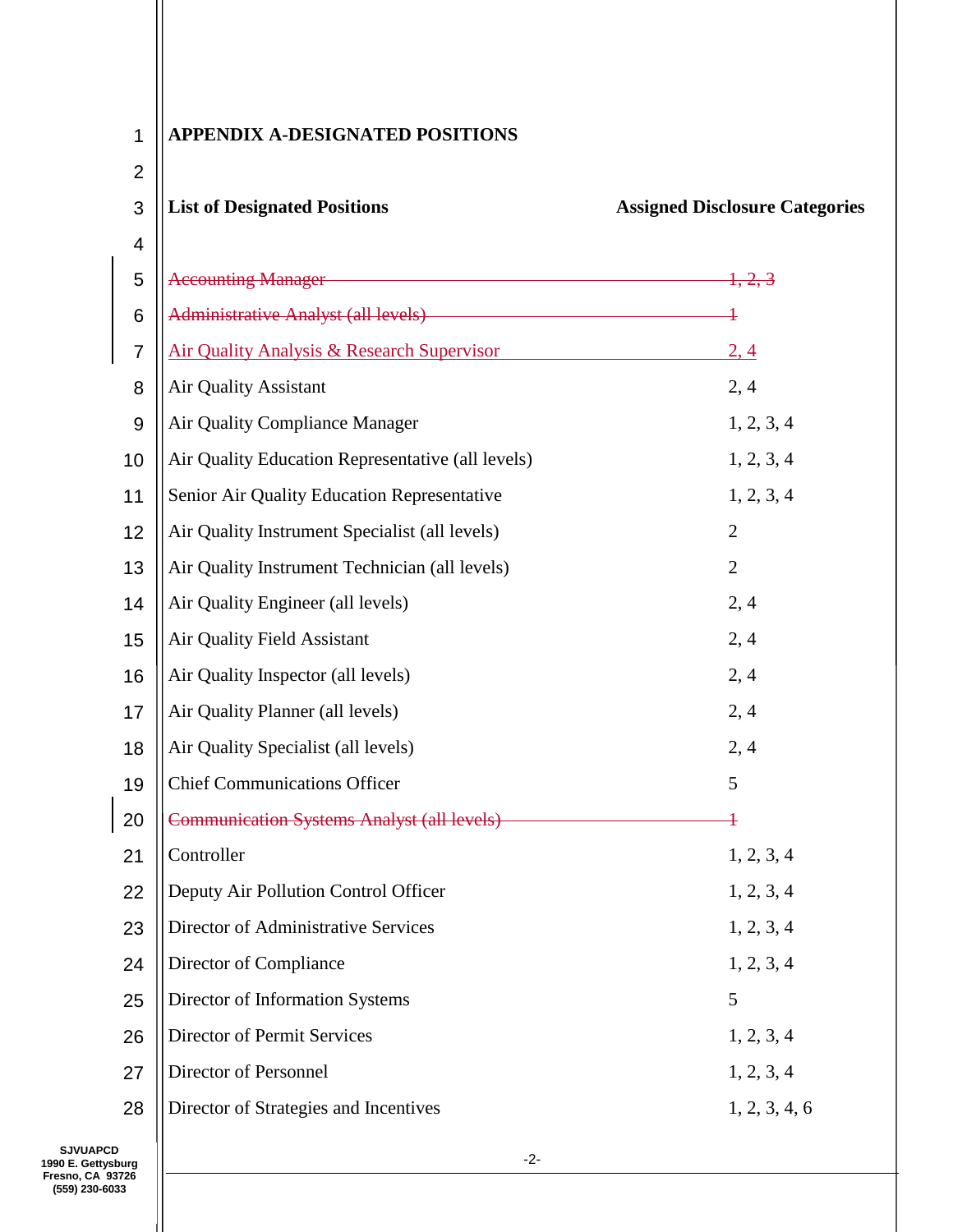| 1              | <b>District Counsel</b>                                                                 | 1, 2, 3, 4    |
|----------------|-----------------------------------------------------------------------------------------|---------------|
| $\overline{2}$ | <b>Assistant District Counsel</b>                                                       | 1, 2, 3, 4    |
| 3              | <b>Executive Director/Air Pollution Control Officer</b>                                 | 1, 2, 3, 4, 6 |
| 4              | <b>Finance Manager</b>                                                                  | 1, 2, 3       |
| 5              | <b>General Services Foreman</b>                                                         | $\mathbf{1}$  |
| 6              | Health Science Advisor                                                                  | 2,4           |
| 7              | <u> 1989 - Johann Stoff, fransk politik (d. 1989)</u><br><b>Management Analyst I/II</b> | $\frac{1}{2}$ |
| 8              | Members of the Governing Board                                                          | 1, 2, 3, 4    |
| 9              | Members of the Hearing Boards and Alternates                                            | 2, 4          |
| 10             | Network Systems Analyst (all levels)                                                    | $\mathbf{1}$  |
| 11             | Office Services Manager I/II                                                            | $\mathbf{1}$  |
| 12             | <b>Operations Support Supervisor</b>                                                    | 5             |
| 13             | Permit Services Manager                                                                 | 2, 4          |
| 14             | Program Manager                                                                         | 1, 2, 3, 4, 6 |
| 15             | Programmer/Analyst (all levels)                                                         | 5             |
| 16             | <b>Public Education Administrator</b>                                                   | 5             |
| 17             | Senior Policy Advisor                                                                   | 1, 2, 3, 4    |
| 18             | Senior Project Manager                                                                  | 2, 5          |
| 19             | Supervising Air Quality Education Representative                                        | 5             |
| 20             | <b>Supervising Air Quality Inspector</b>                                                | 2,4           |
| 21             | Supervising Air Quality Instrument Technician                                           | 2,4           |
| 22             | <b>Supervising Air Quality Engineer</b>                                                 | 2,4           |
| 23             | <b>Supervising Air Quality Specialist</b>                                               | 2,4           |
| 24             | <b>Supervising Atmospheric Modeler</b>                                                  | 2, 4          |
| 25             | <b>Supervising Programmer/Analyst</b>                                                   | 5             |
| 26             | <b>Consultants/New Positions</b>                                                        | $\ast$        |
| 27             |                                                                                         |               |
| 28             |                                                                                         |               |
|                |                                                                                         |               |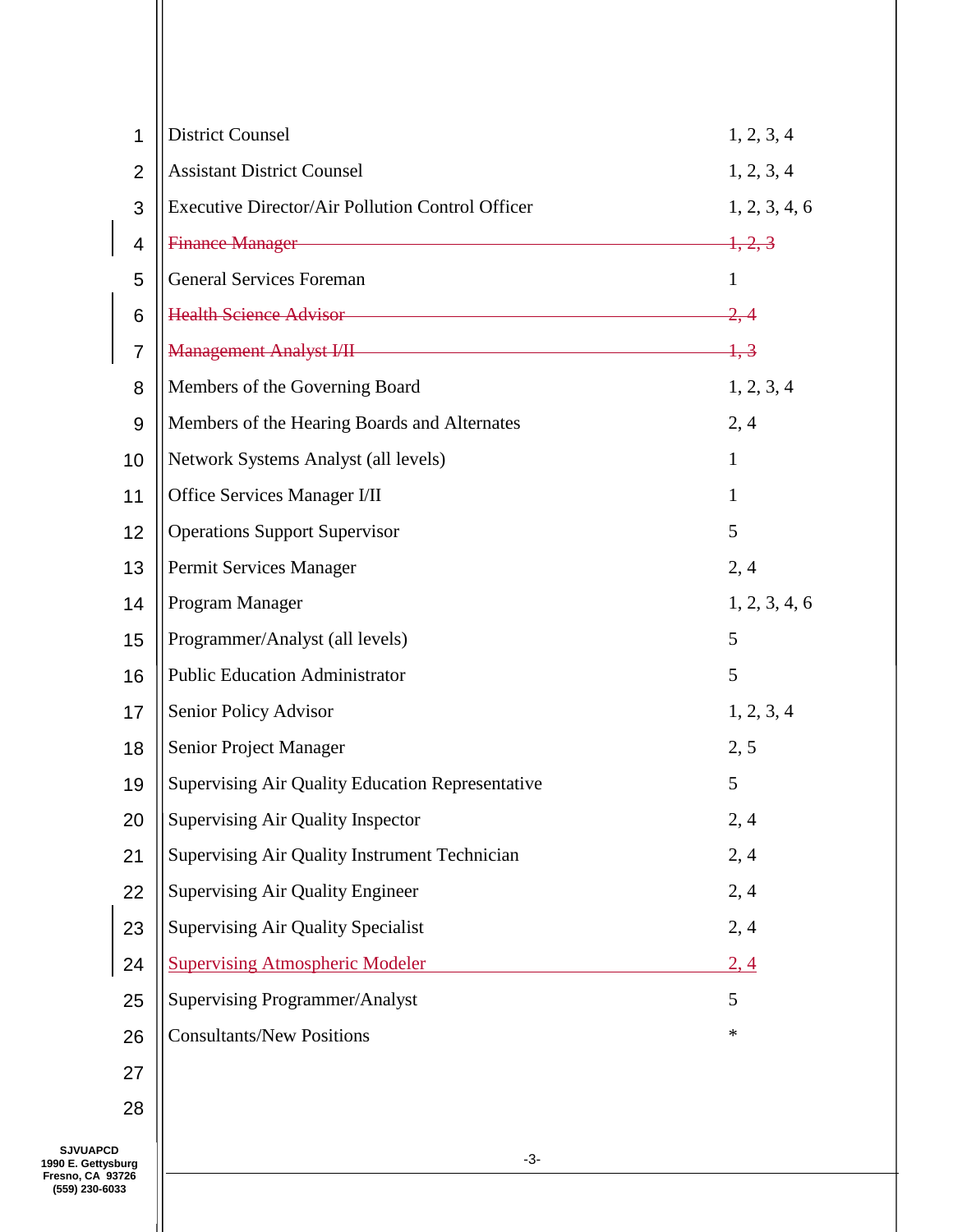| 1              | *Consultants/New Positions shall be included in the list of designated positions and shall          |  |
|----------------|-----------------------------------------------------------------------------------------------------|--|
| $\overline{2}$ | disclose pursuant to the broadest disclosure category in the code; subject to the following         |  |
| 3              | limitations:                                                                                        |  |
| 4              | The Air Pollution Control Officer ("APCO") may determine in writing that a particular               |  |
| 5              | consultant or new position, although a "designated position," is hired to perform a range of duties |  |
| 6              | that is limited in scope and thus, is not required to fully comply with the disclosure requirements |  |
| 7              | described in this section. Such determination shall include a description of the consultant's or    |  |
| 8              | new position's duties and, based upon that description, a statement of the extent of disclosure     |  |
| 9              | requirements. The APCO's determination is a public record and shall be retained for public          |  |
| 10             | inspection in the same manner and location as this conflict-of-interest code (Gov. Code Section     |  |
| 11             | 81008).                                                                                             |  |
| 12             | $/\!/ \!/$                                                                                          |  |
| 13             | $/\!/ \!/$                                                                                          |  |
| 14             | $/\!/ \!/$                                                                                          |  |
| 15             | $/\!/ \!/$                                                                                          |  |
| 16             | $/\!/ \!/$                                                                                          |  |
| 17             | $/\!/ \!/$                                                                                          |  |
| 18             | $/\!/ \!/$                                                                                          |  |
| 19             | $\frac{1}{1}$                                                                                       |  |
| 20             | $\frac{1}{1}$                                                                                       |  |
| 21             | $/\!/ /$                                                                                            |  |
| 22             | $/\!/ \!/$                                                                                          |  |
| 23             | $/\!/ \!/$                                                                                          |  |
| 24             | $/\!/ /$                                                                                            |  |
| 25             | $/\!/ \!/$                                                                                          |  |
| 26             | $/\!/ /$                                                                                            |  |
| 27             | $/\!/ /$                                                                                            |  |
| 28             | $/\!/ /$                                                                                            |  |
| CD<br>vsbura   | $-4-$                                                                                               |  |

'26<br>ง **SJVUAPCD 1990 E. Gettysburg Fresno, CA 93726 (559) 230-6033**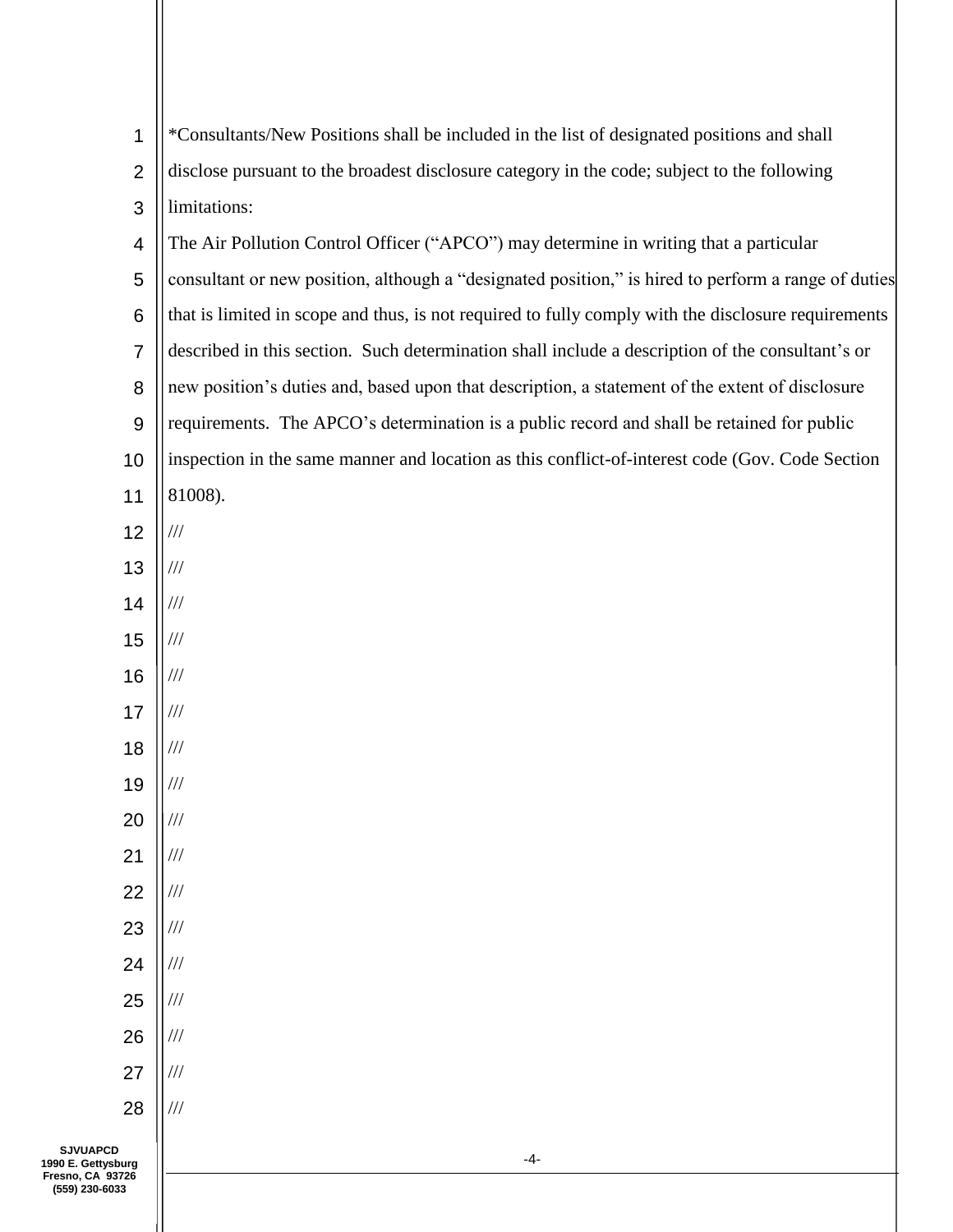| $\mathbf 1$                                                          | $\#$  |
|----------------------------------------------------------------------|-------|
| $\overline{c}$                                                       | $\#$  |
| $\overline{3}$                                                       | $\#$  |
| $\overline{\mathcal{L}}$                                             |       |
| 5                                                                    |       |
| $\overline{6}$                                                       |       |
| $\overline{7}$                                                       |       |
| $\bf 8$                                                              |       |
| 9                                                                    |       |
| 10                                                                   |       |
| $11$                                                                 |       |
| $12$                                                                 |       |
| 13                                                                   |       |
| 14                                                                   |       |
| 15                                                                   |       |
| 16                                                                   |       |
| $17$                                                                 |       |
| 18                                                                   |       |
| 19                                                                   |       |
| $20\,$                                                               |       |
| 21                                                                   |       |
| 22                                                                   |       |
| 23                                                                   |       |
| 24                                                                   |       |
| 25                                                                   |       |
| $26\,$                                                               |       |
| 27                                                                   |       |
| 28                                                                   |       |
| SJVUAPCD<br>1990 E. Gettysburg<br>Fresno, CA 93726<br>(559) 230-6033 | $-5-$ |

ı  $\mathbf{H}$